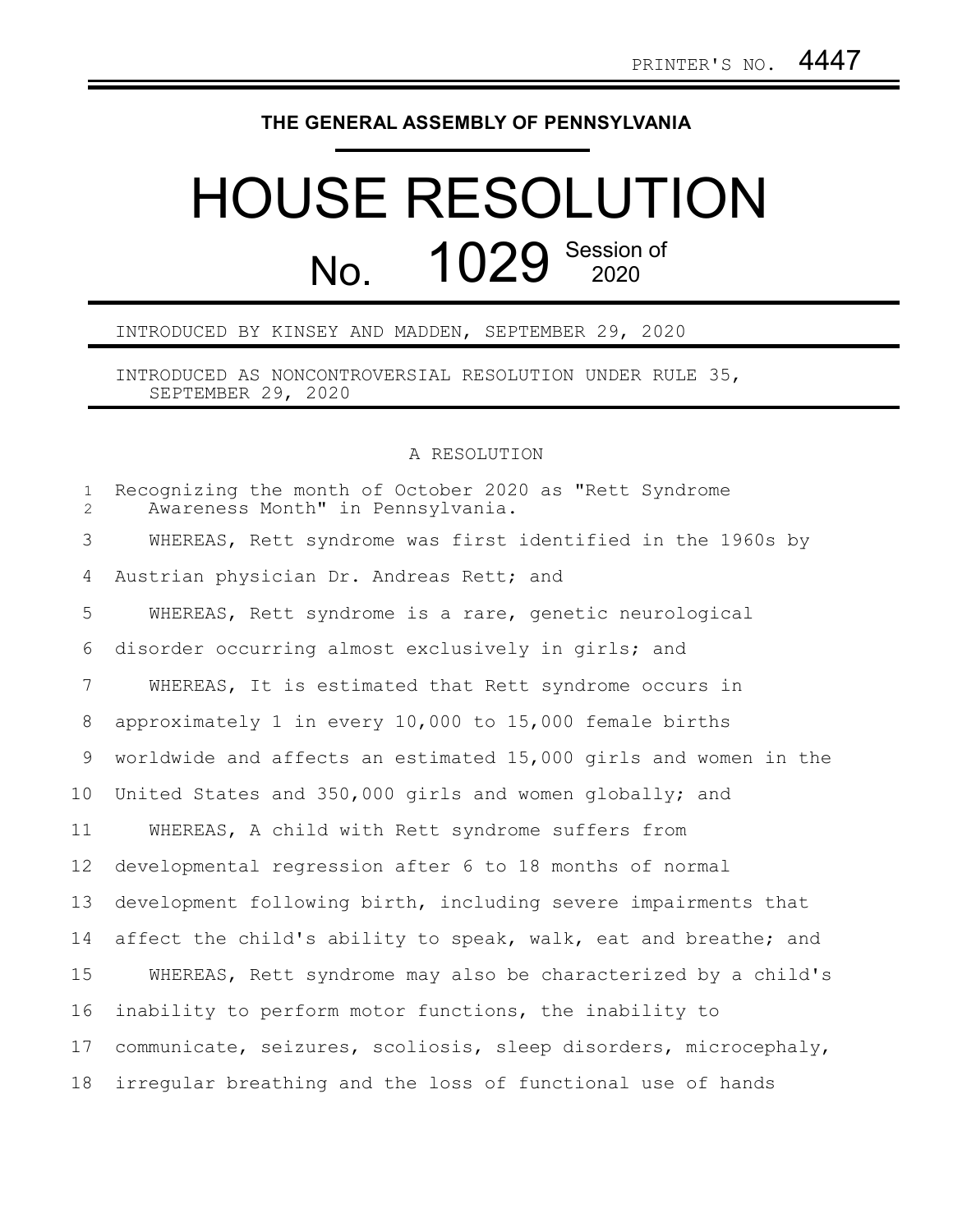which results in the development of compulsive hand movements; and 1 2

WHEREAS, Researchers have determined that the primary cause of Rett syndrome is linked to a random mutation in the MECP2 gene; and 3 4 5

WHEREAS, Researchers have developed a genetic test to complement a clinical diagnosis of Rett syndrome; and WHEREAS, Although less than 1% of recorded cases of Rett syndrome are due to genetic inheritance of the MECP2 mutation, some families of individuals with Rett syndrome have been found to have other female family members with an MECP2 mutation who have not shown any clinical symptoms; and 6 7 8 9 10 11 12

WHEREAS, Prenatal testing is available for families with a daughter affected by Rett syndrome; and 13 14

WHEREAS, The risk of a family having a second child with Rett syndrome is less than 1%; and 15 16

WHEREAS, Early developmental intervention is crucial for those who have been diagnosed with Rett syndrome, as children can receive the necessary therapy and services to help them reach their full potential; and 17 18 19 20

WHEREAS, Rett syndrome is often undiagnosed or misdiagnosed due to sharing similar symptoms with autism, cerebral palsy and nonspecific developmental delay; and 21 22 23

WHEREAS, Rett syndrome can present in an array of disabilities which result in complex and varied treatment options for those individuals who are diagnosed with Rett syndrome and often require the coordinated efforts of a team of specialists; and 24 25 26 27 28

WHEREAS, Although there is no cure for Rett syndrome, welldesigned treatment plans may slow the loss of abilities, improve 29 30

20200HR1029PN4447 - 2 -